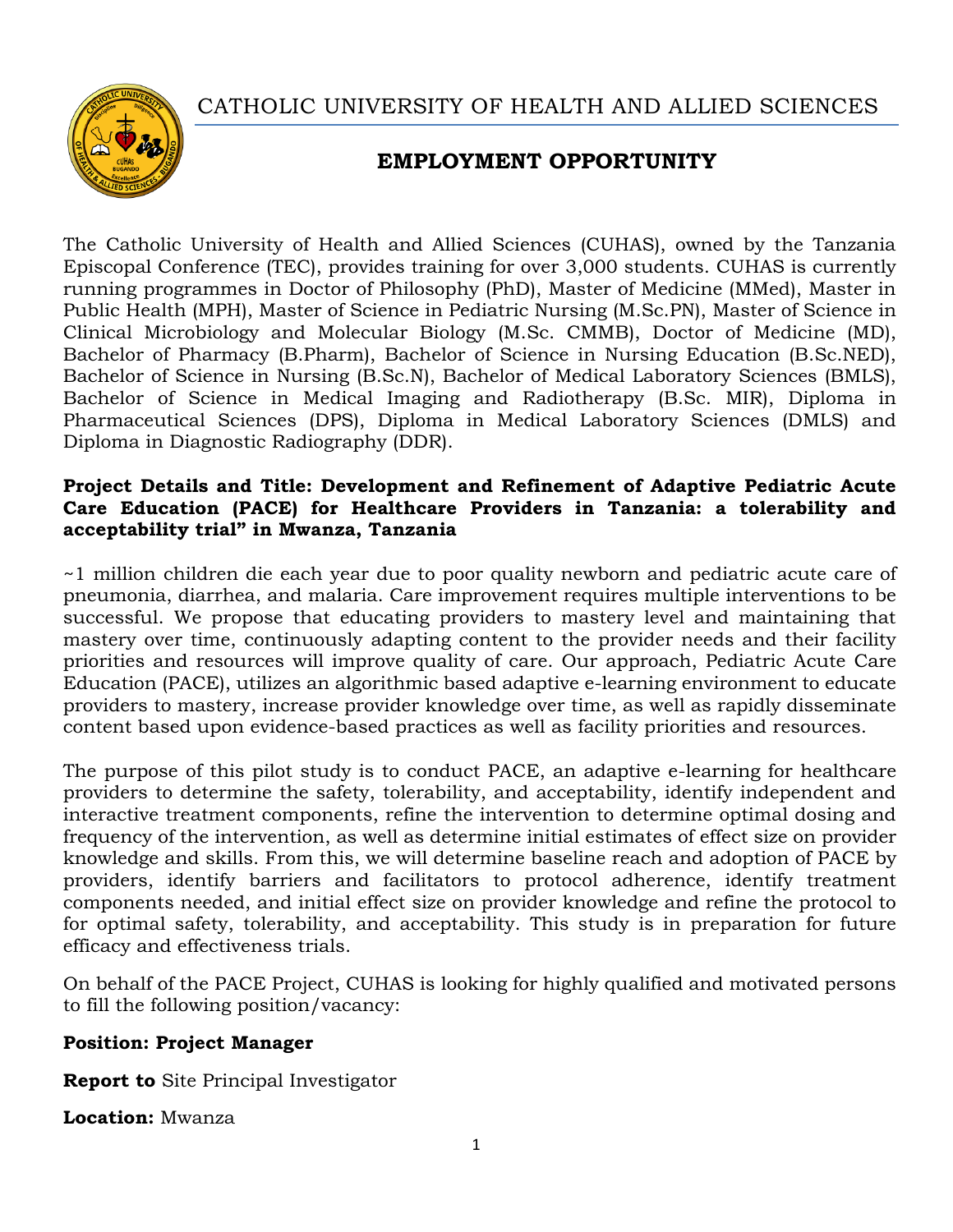**Essential characteristics:** Ideal candidates will have the following Qualification, Experience, Knowledge, Skills and Abilities:

- Medical Doctor (MD) or Nurse (RN) with 3years of experience working in Health Information System Management projects, or any other health capacity building related field
- Knowledge of health education and professional development programs in Tanzania
- Ability to manage tight deadlines and deliver high volumes of work with minimal supervision
- High degree of proficiency in written and spoken English communication
- Good in MS office applications especially Excel, Word and Power point
- Good in preparing and writing reports
- Good in data analysis and audit

# **Duties and Responsibilities**:

The primary purpose and role of the PACE Manager is to function as the research project coordinator. As the work will be done in Mwanza, dedicated support for an administrator is needed given the multiple components of the research project. The job duties are, but not limited to implementation of PACE at and CLN facilities and ensure collection of study data.

# **Essential Duties and key Responsibilities**

- Recruit and support study population
	- o Ensure enrollment targets achieved on time
	- o Ensure study participants understand the study using open ended questions and answer participant queries.
	- o Ensure timely completion of study surveys and test instruments by participants
	- o ensure adequate high-speed internet access of participants and study personnel
	- o meet each study subject within (2) business days to ensure study participants mobile device is functional for the study
	- o Ensure participants are receiving weekly WhatsApp reminders
- Maintain research database, including entering participant usage data weekly
- Generate weekly progress reports to disseminate to CLN site mentors and facilitators, support mentor and facilitatory supervision of participants to complete all PACE modules on time
- Documentation and reporting project activities that will inform actual implementation, the progress, challenges and propose a clear way forward
- Assist the qualitative study nurses to recruit providers for the qualitative interviews and focus groups of participants and CLN site mentors and facilitators
- Coordinate with CLN data collector linkage data between the adaptive learning platform and CIN data.
- Provide Effective Team Functioning: